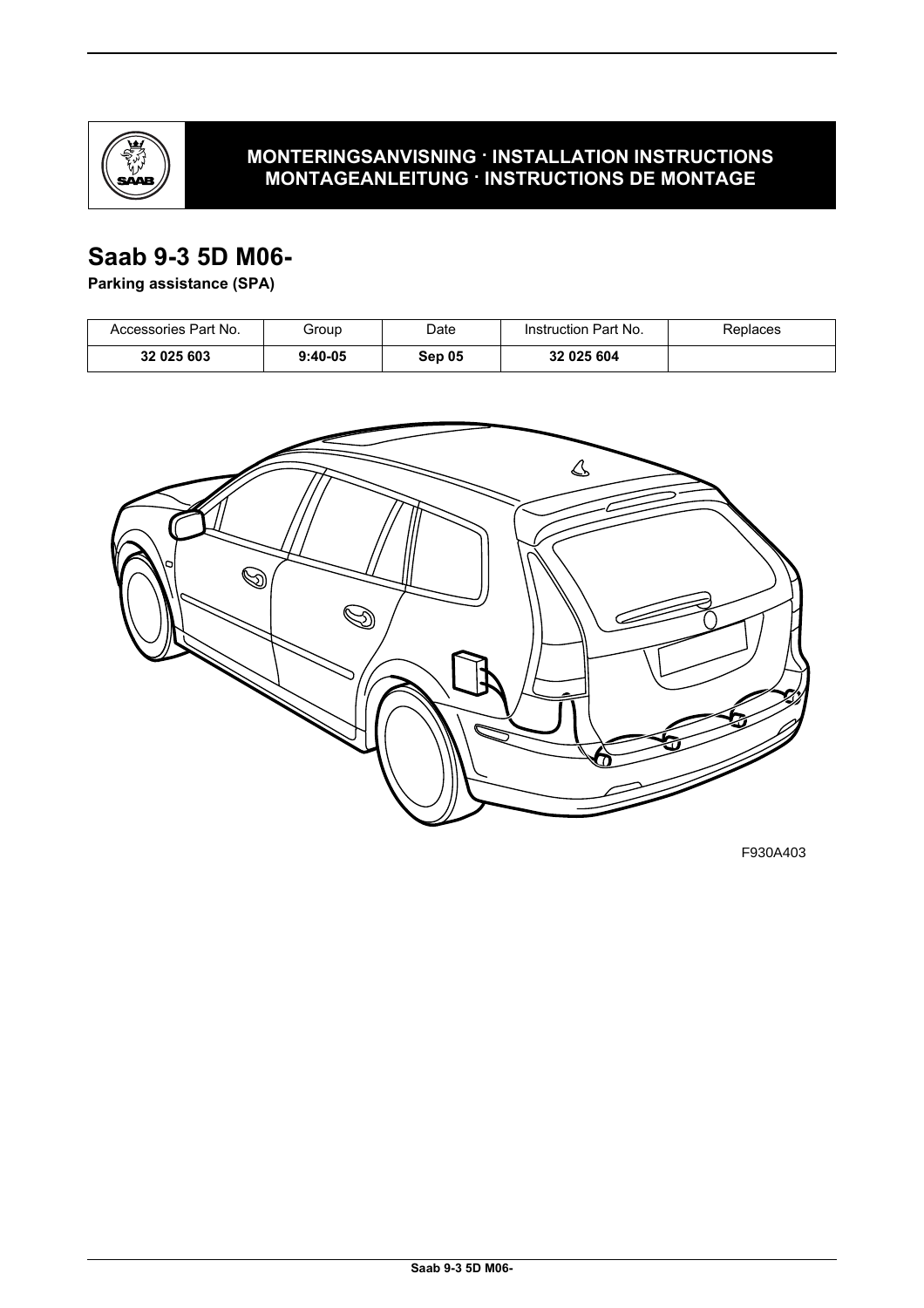

- 1 SPA control module
- 2 Holder (x4)
- 3 Seal (x4)
- 4 Distance sensor (x4)
- 5 Protective shell, bumper
- 6 Wiring harness, distance sensor
- 7 Wiring harness, rear harness
- 8 Cable tie (x4)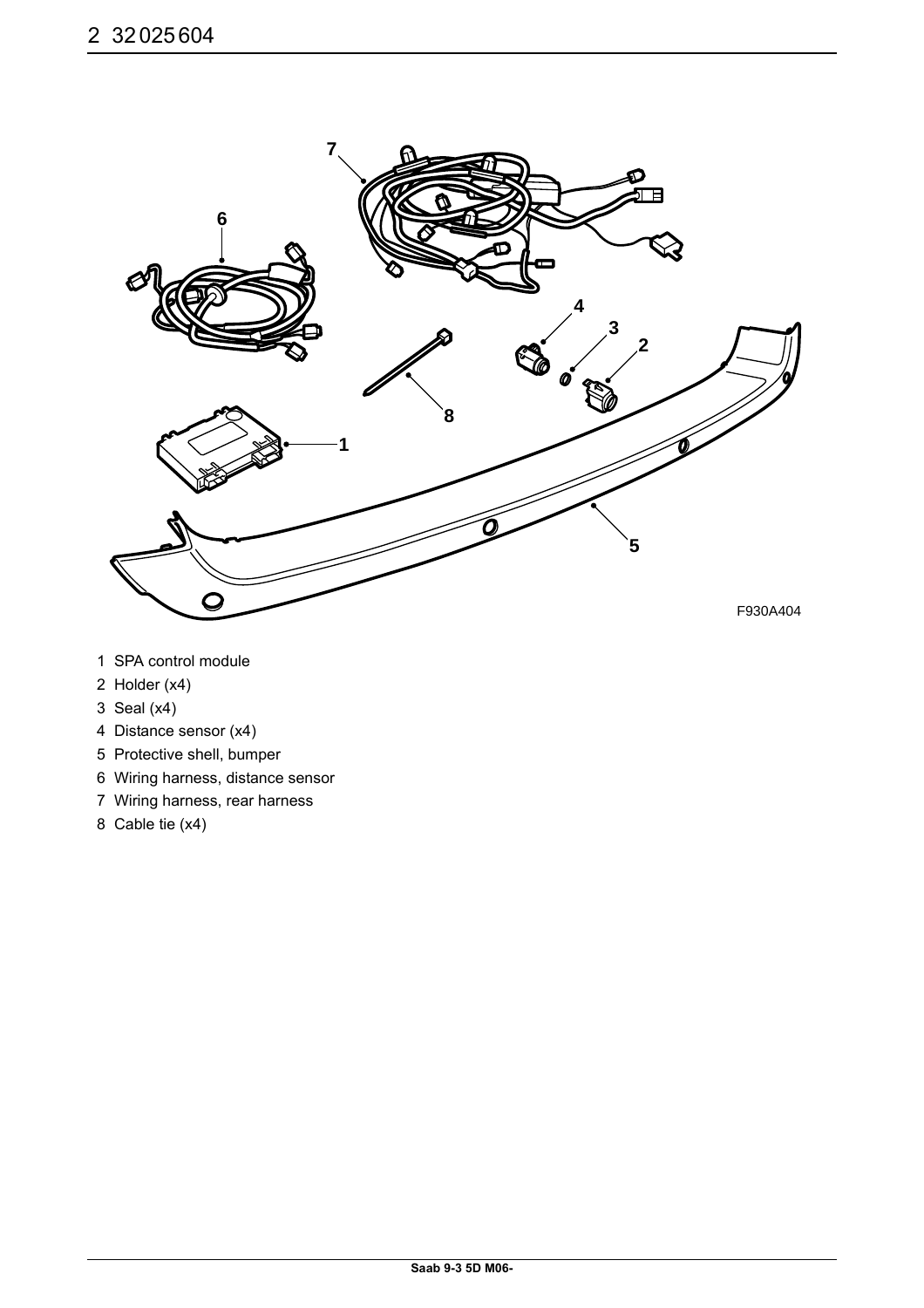

- 1 Turn the ignition key to the OFF position and remove the key.
- 2 Raise the car.
- 3 Remove the spoiler's centre nuts.
- 4 Remove the screws to the wheel housing.
- 5 Lower the car and open the tailgate.
- 6 Insert a screwdriver in the hole to reach under the catch for the bumper shell. Bend up using the screwdriver to release the catch.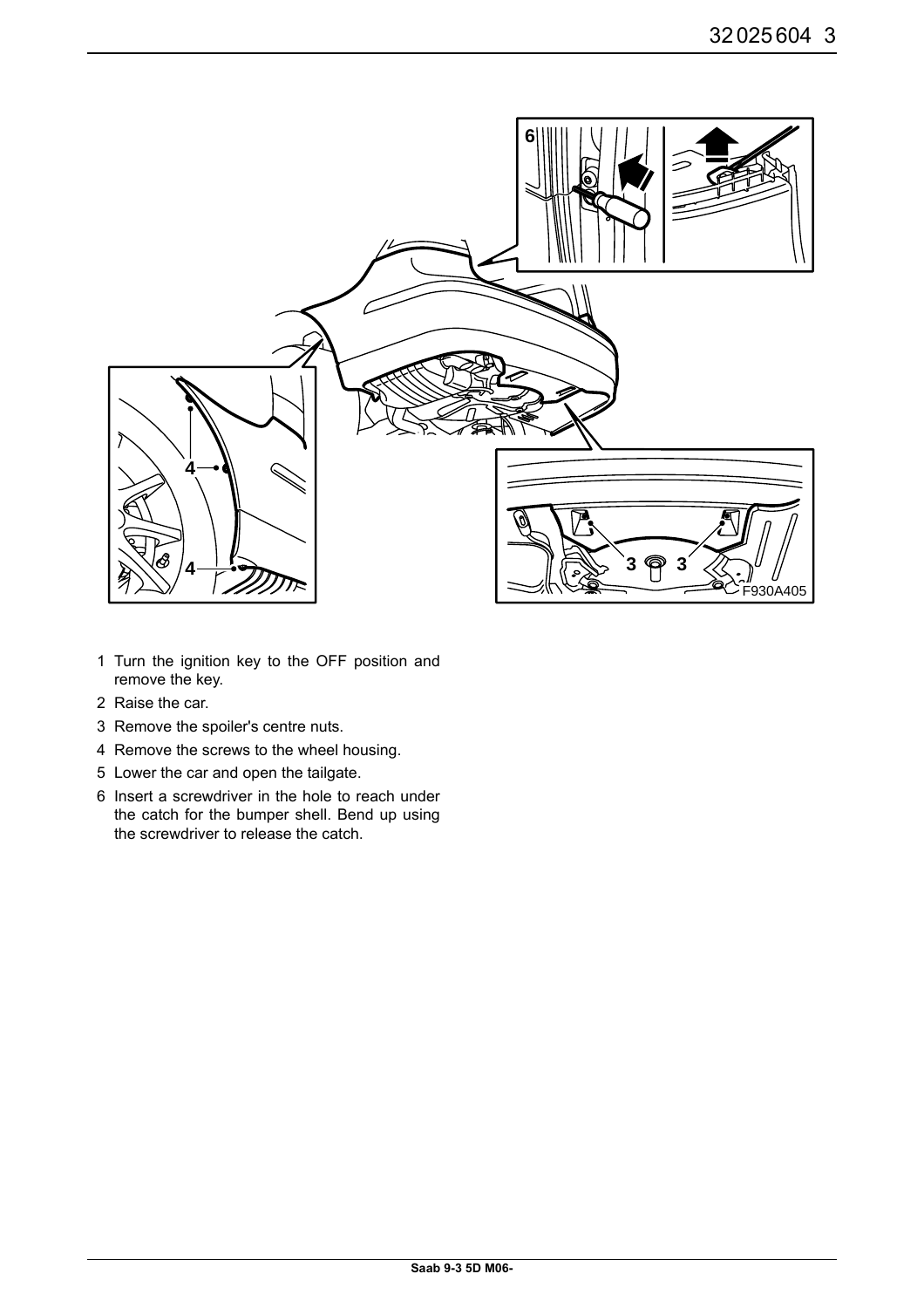

- 7 Pull the bumper shell away from the holders.
- 8 Release the catches using a screwdriver. Detach the shell from the moulding.
- 9 Lift off the bumper shell.

#### **Important**

Place the bumper on a soft, clean surface.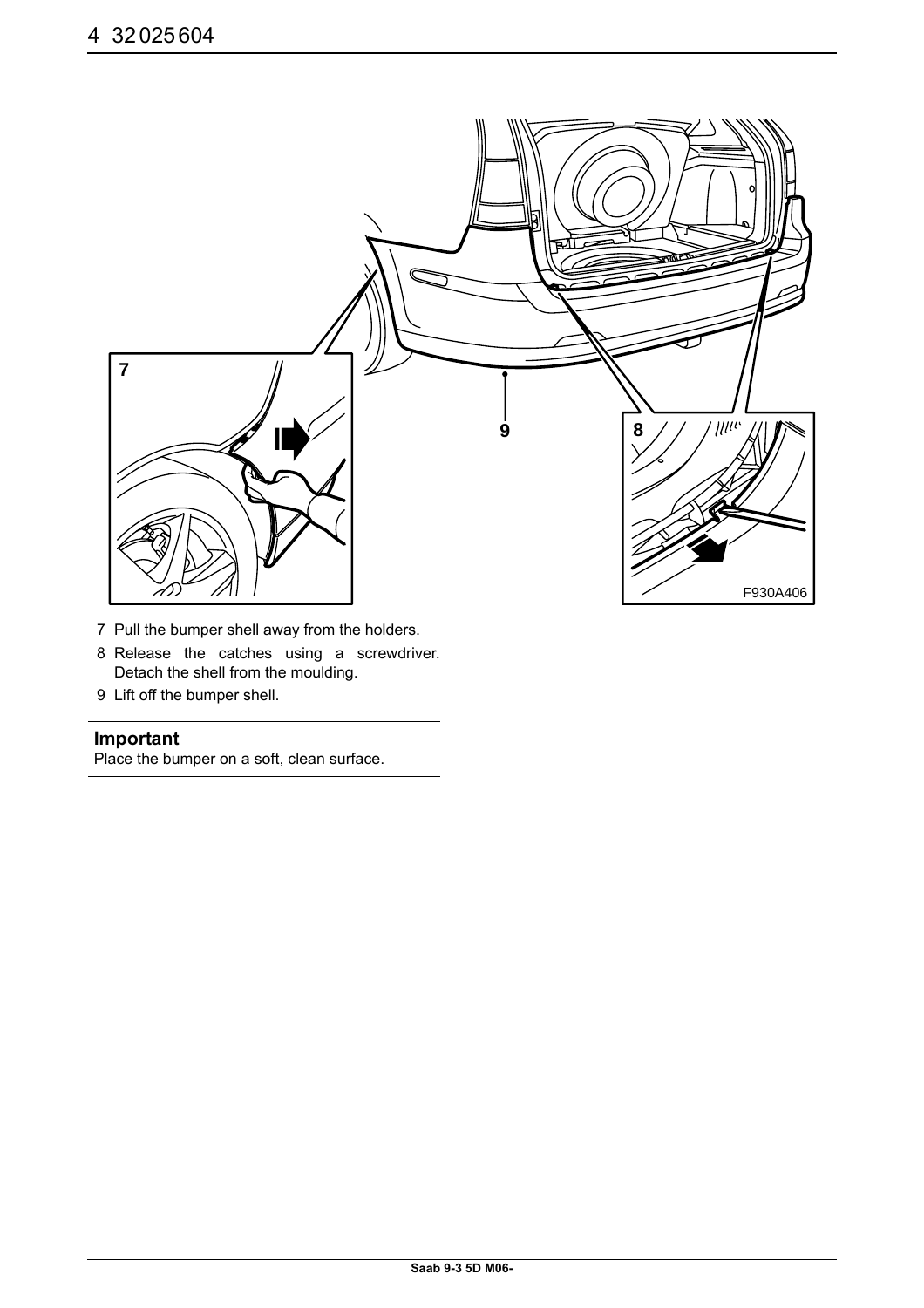

- 10 Pull the cellular block from the bumper shell lugs.
- 11 Remove the protective corner mouldings and the protective shell by inserting tool 82 93 474 under the shell to release the clips.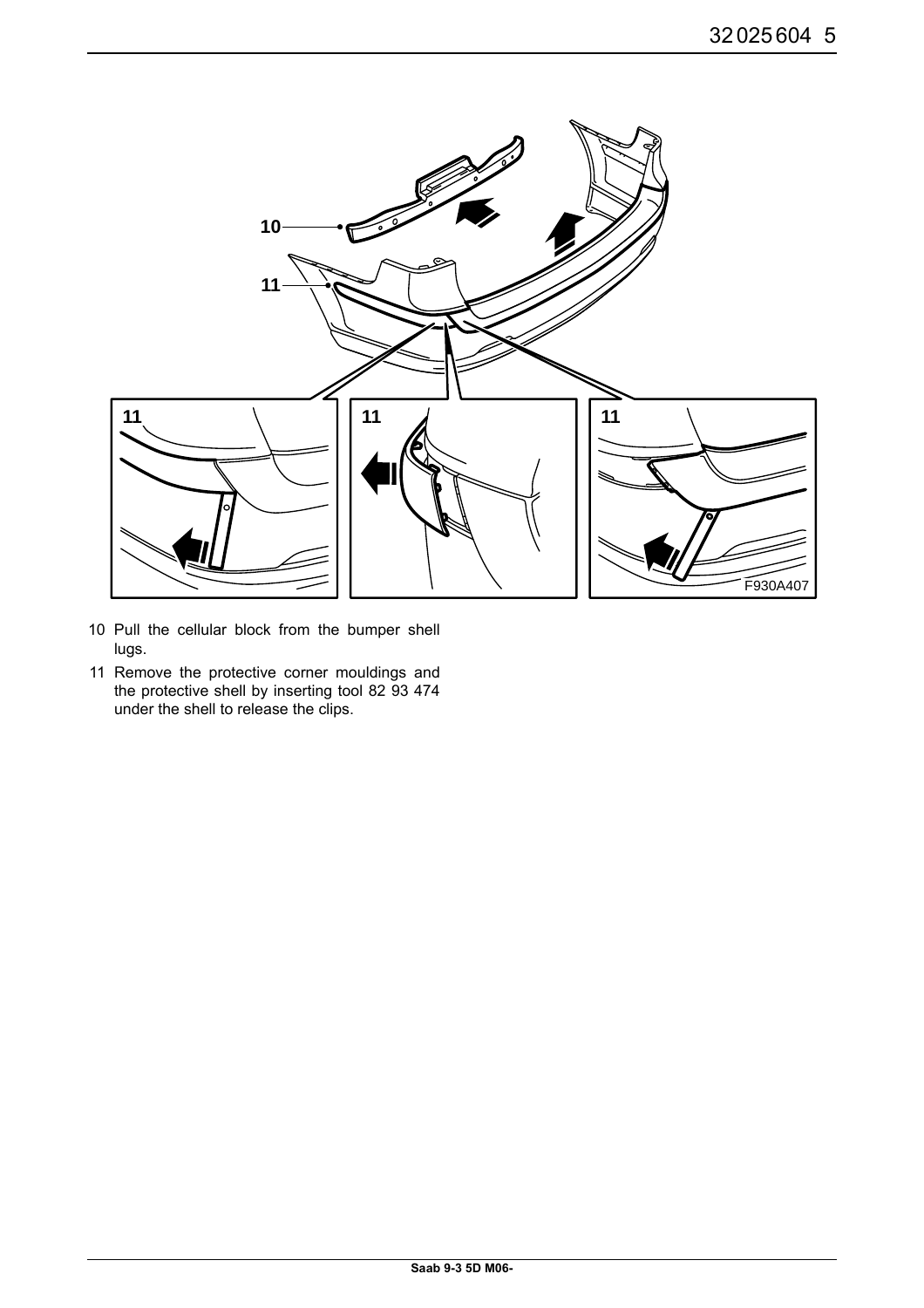

- 12 Fit the seals to the sensors.
- 13 Fit together the distance sensors and the holders.
- 14 Fit the distance sensors in the bumper shell. Turn the connector in the right direction, see illustration.
- 15 Connect the kit's wiring harness to the sensors and pull it along the shell. The connector must come out toward the left-hand light cluster.

# **WARNING**

Check that the wiring harness is not pinched. Incorrect fitting can damage the wiring harness and cause a short-circuit/fire.

F930A408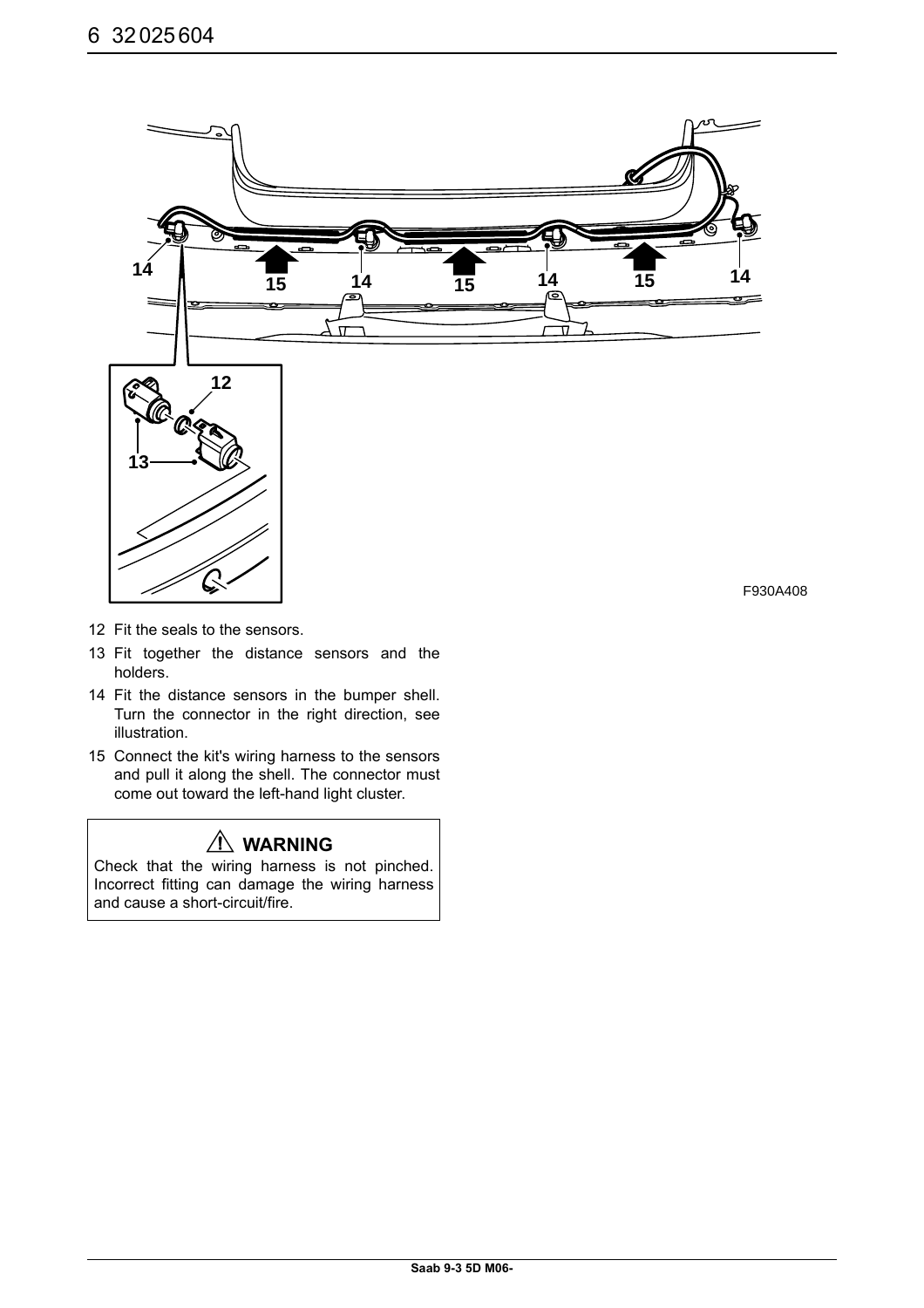

- 16 Fit the cellular block by guiding it in toward the bumper shell lugs. Press the cellular block in.
- 17 Fit the protective shell by pressing in the clips. Make sure that the sensors are located correctly.
- 18 Check that all the clips are secured in the bumper shell.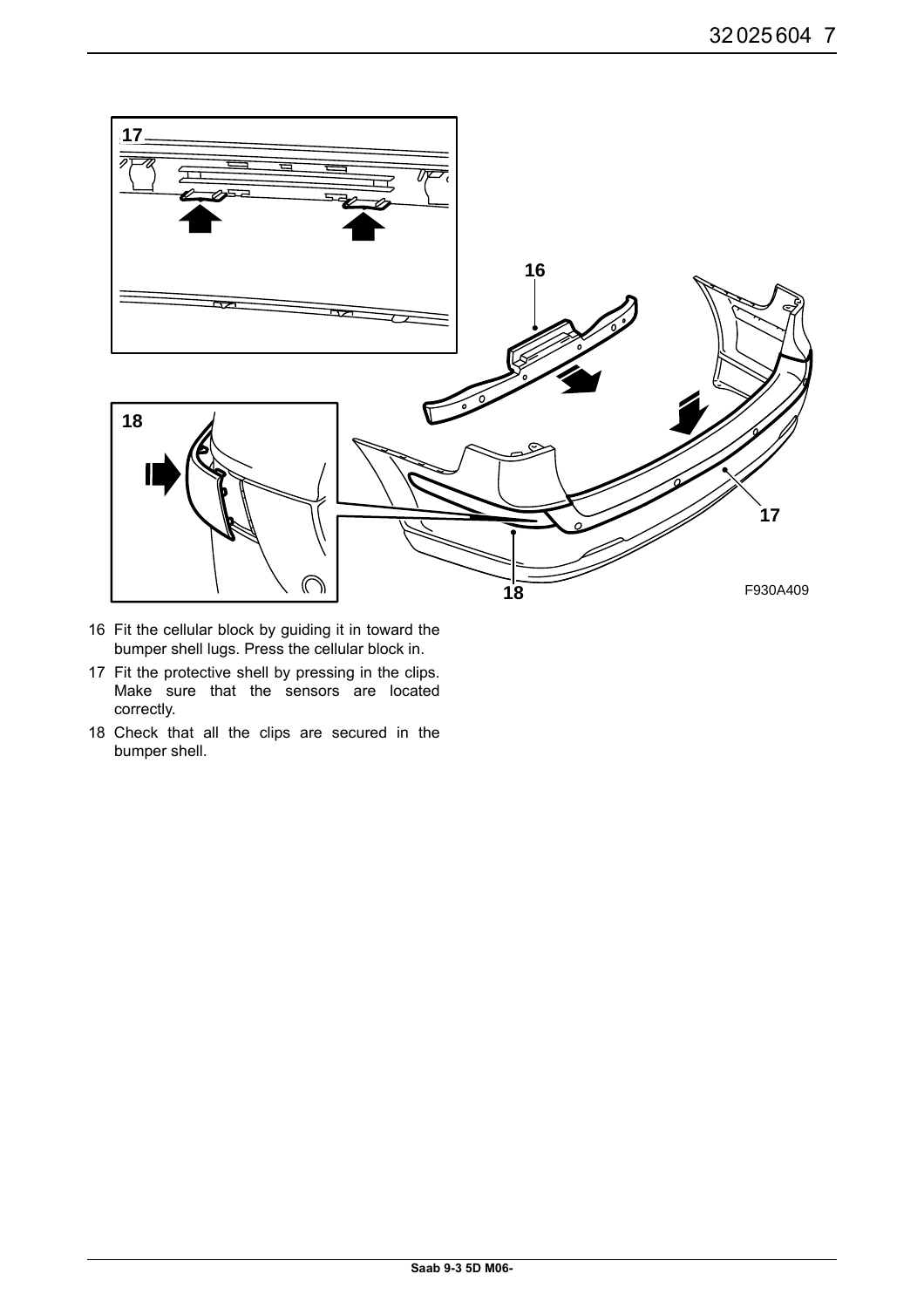

- 19 Fold down the rear seat backrests.
- 20 Remove the left and right-hand C-pillar trim. Use 82 93 474 Removal tool to remove the cover plate.
- 21 Remove the left and right-hand side bolsters. Use 82 93 474 Removal tool to remove the clips.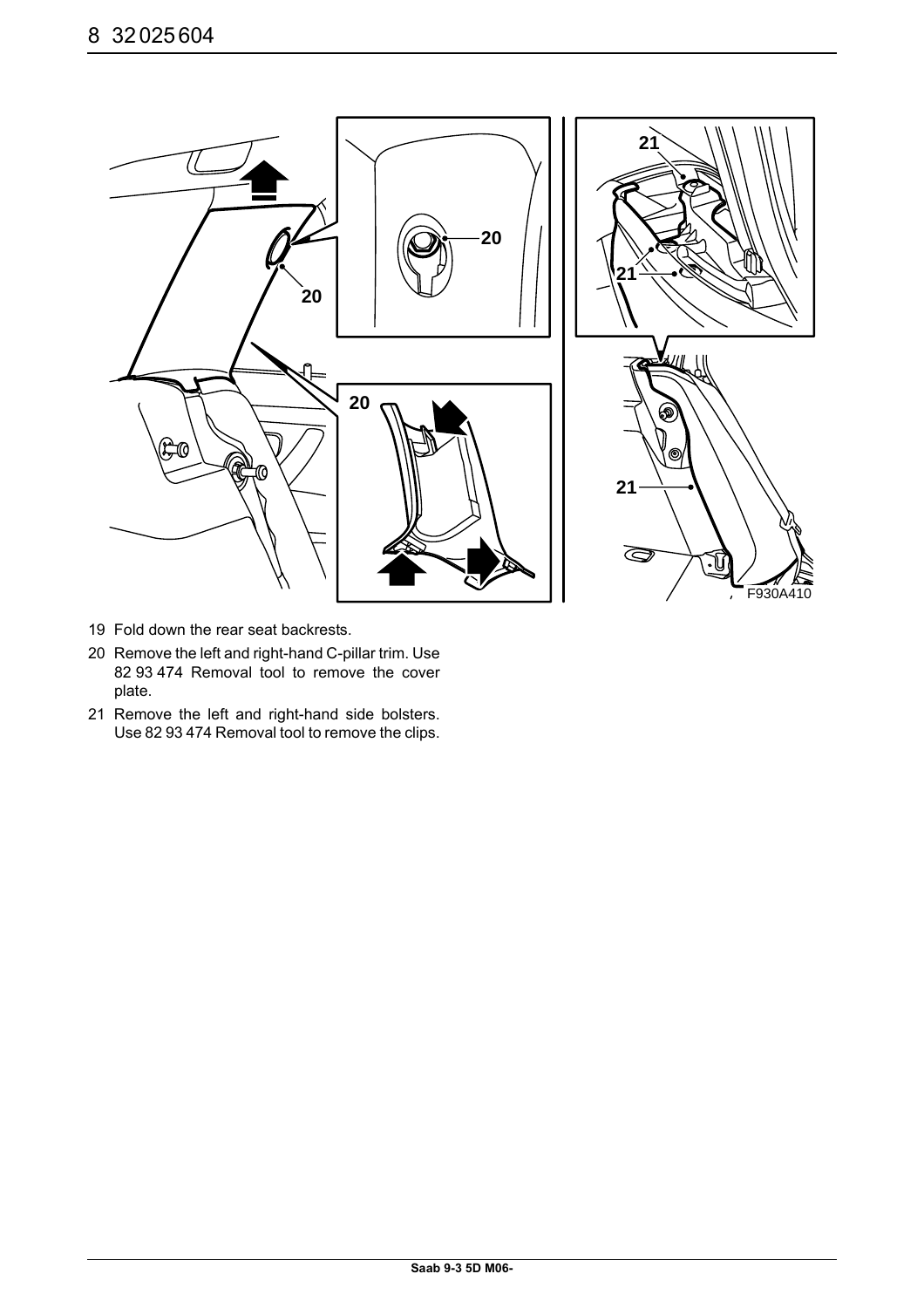



- 22 Remove the luggage compartment floor.
- 23 **Cars with subwoofer:** Lift up the subwoofer.
- 24 Remove the scuff plate's clips using 84 71 179 Removal tool, clips and lift up the scuff plate.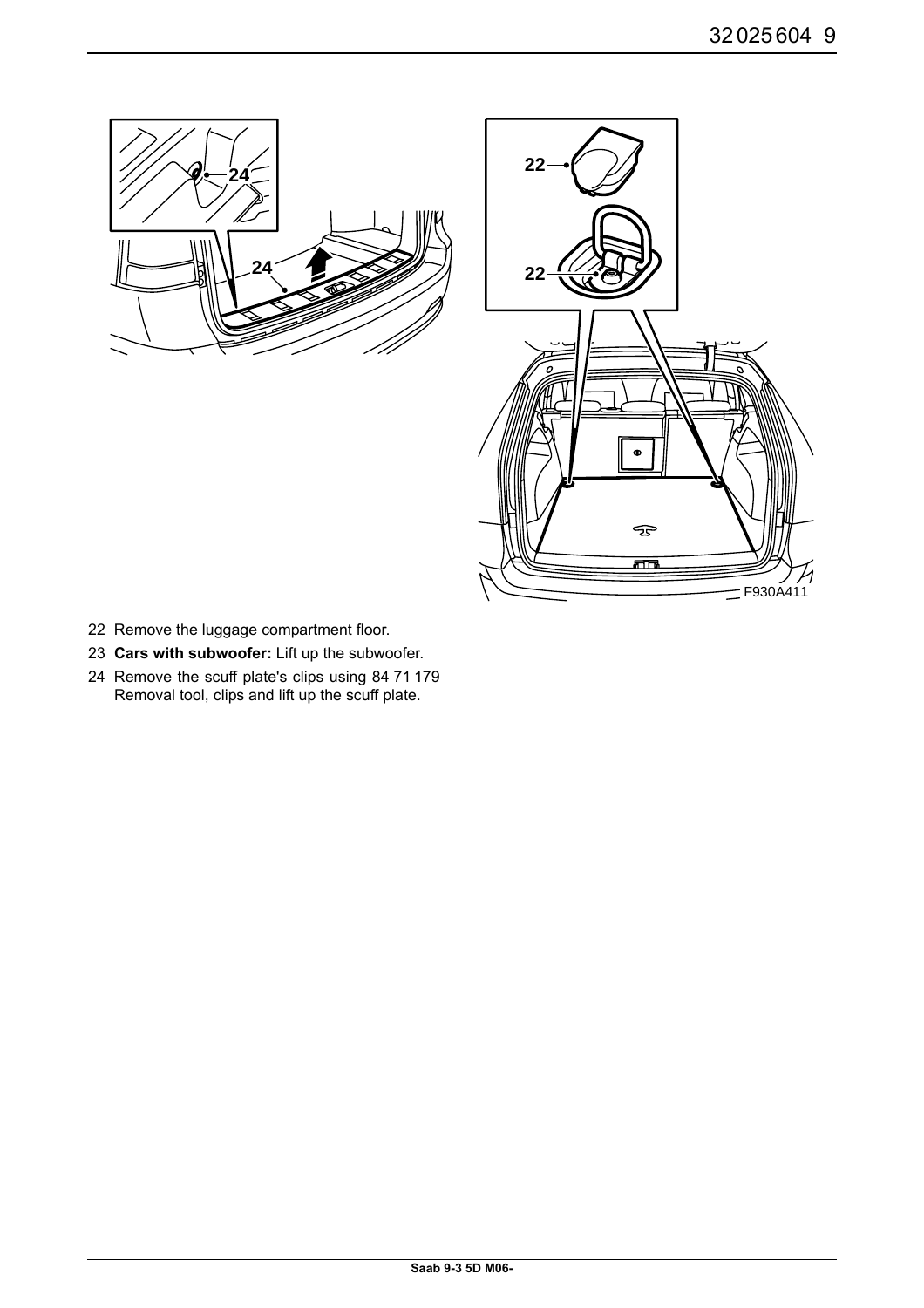

25 **Steps 25-33 must be carried out on both the left and right-hand sides.**

Remove the clip from the mounting in the body. Use a screwdriver.

- 26 Remove the two-stage rivet using 84 71 179 Removal tool, clips.
- 27 Remove the mounting for the cargo guard (if fitted).
- 28 Remove the cover and the screw.
- 29 Lift the cover away from over the storage compartment.
- 30 Remove the luggage compartment lighting lens and insert the bulb holder through the hole in the side trim.
- 31 **Right-hand side:** Also unplug the connector to the 12 V socket.
- 32 Remove the trim so that the clips release.
- 33 Remove the clip for the foam block and remove the foam block.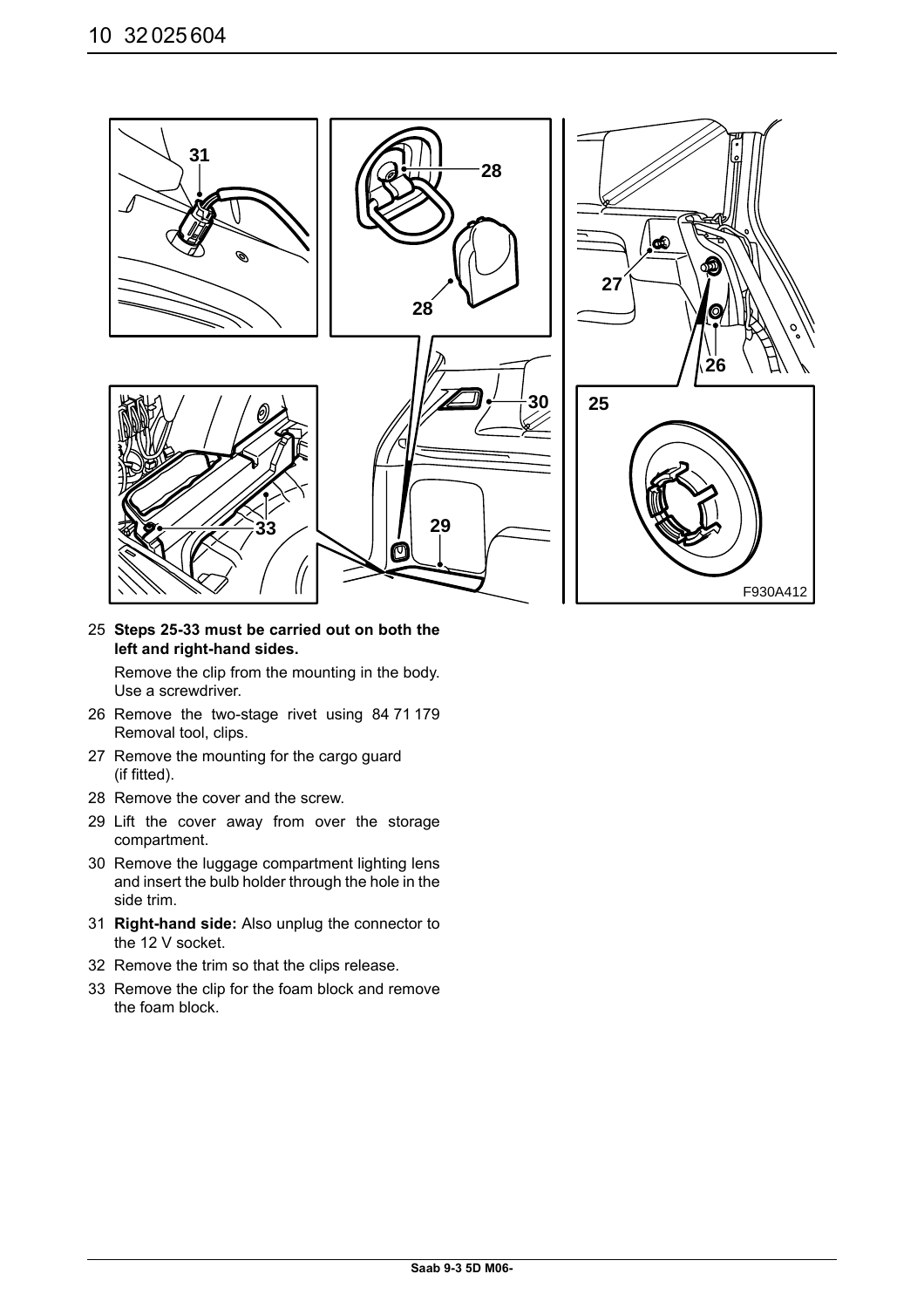

- 34 Remove the connector for the rear harness (blue and grey) from the electrical centre.
- 35 Remove the car's rear harness and fit the wiring harness from the kit instead. Plug the connectors to the electrical centre last of all.

### **WARNING**

The wiring harness must be routed and secured so that it cannot become trapped or chafe against anything when refitting dismantled parts. Incorrect routing could cause damage to the wiring harness and short circuit/fire.

#### **Note**

The wiring harness from the kit is produced for cars with max. equipment which is why not all connectors can be plugged in for all cars. Tape up unused connectors so that they cannot fall and rattle.

36 Fit the kit's control module on the bracket by the electrical centre and plug in the connectors.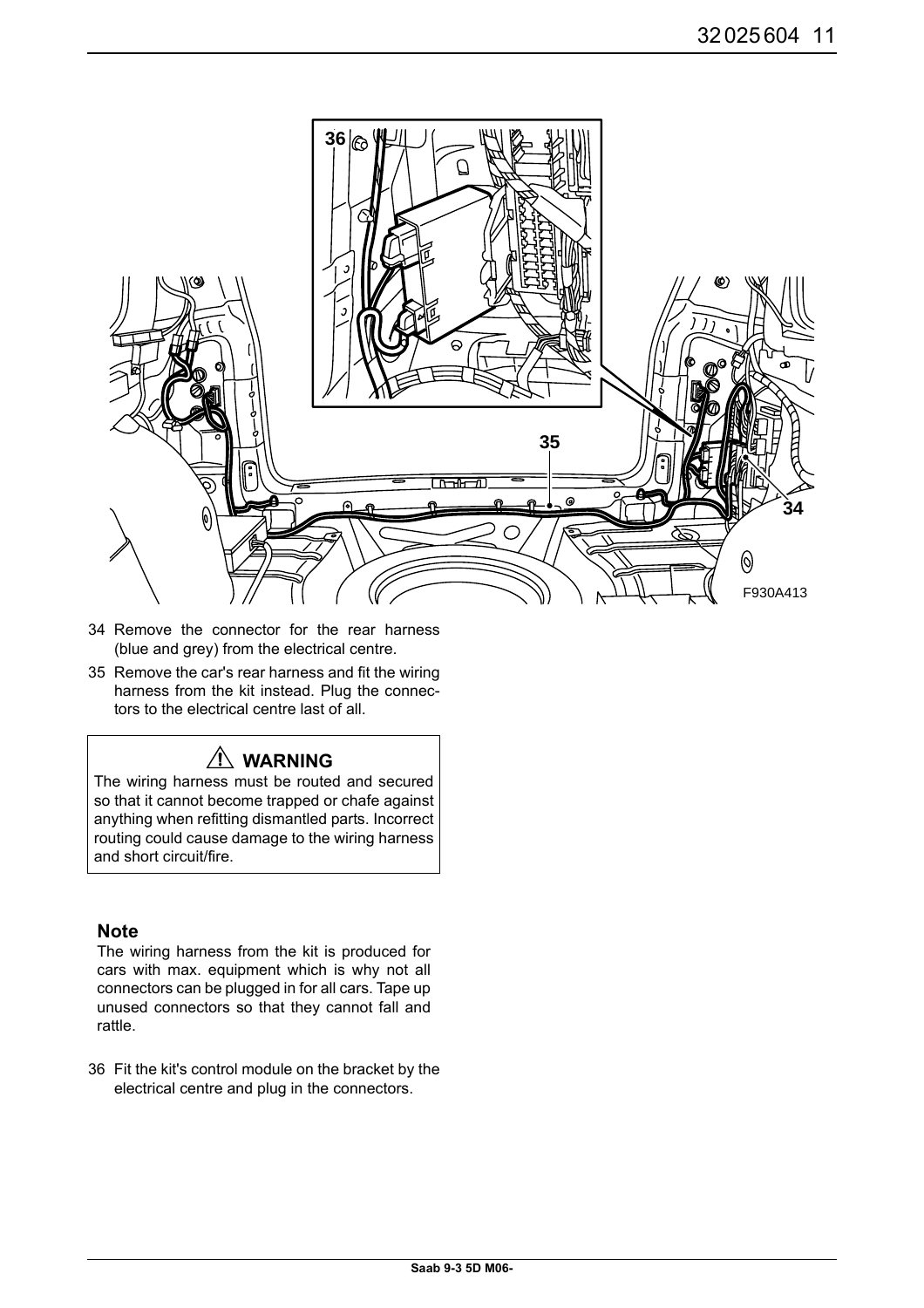

37 **Steps 37-45 must be carried out on both the left and right-hand sides.**

Fit the foam block and its clips.

- 38 Fit the luggage compartment lighting. **Right-hand side:** Also plug in the connector to the 12 V socket.
- 39 Press the side trim into its clips.
- 40 Fit the cover over the storage compartment.
- 41 Fit the screw.
- 42 Fit the cover.
- 43 Fit the mounting for the cargo guard (if fitted).
- 44 Fit the two-stage rivet.
- 45 Fit the clip to the mounting in the body.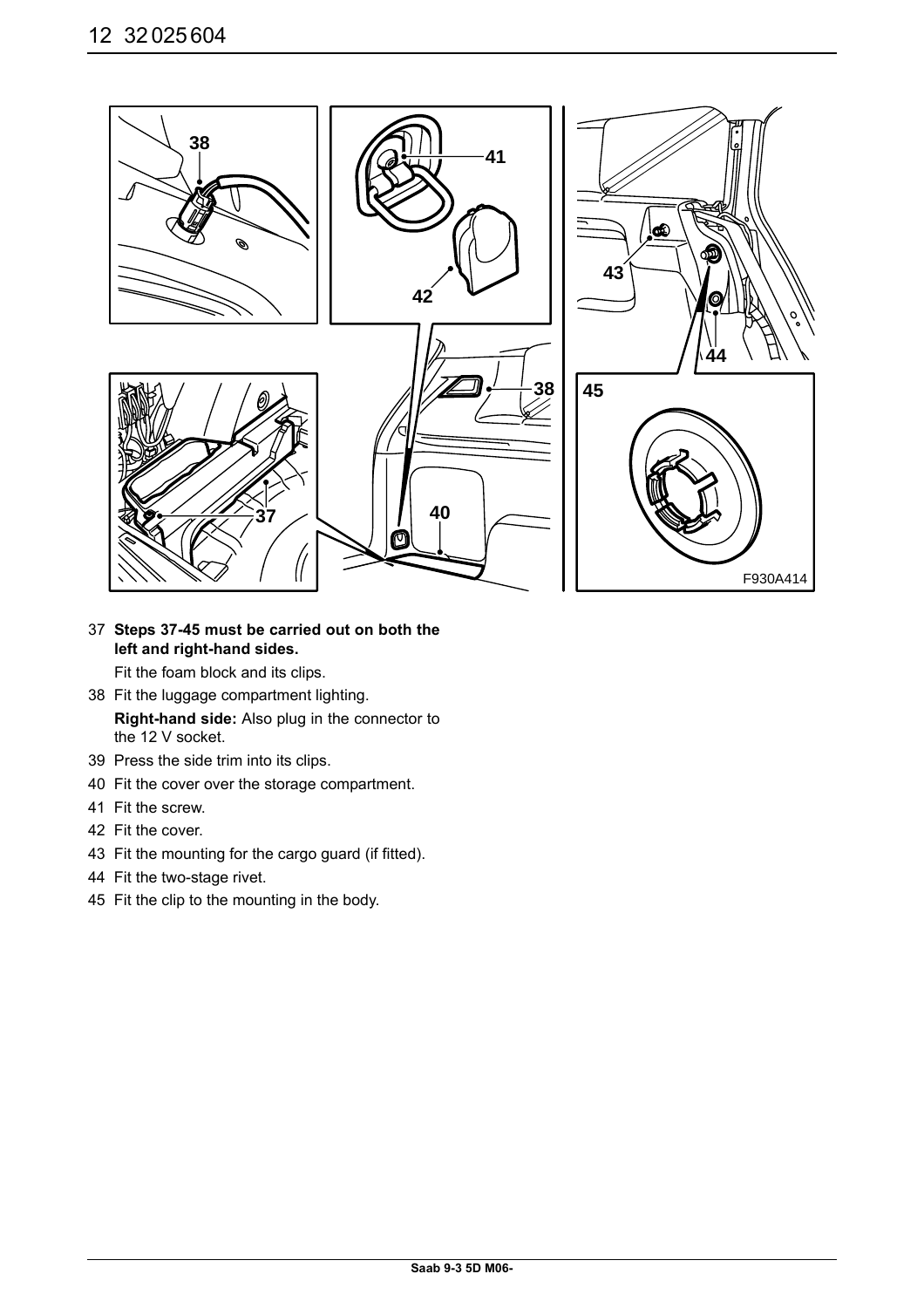



- 46 Fit the scuff plate.
- 47 **Cars with subwoofer:** Lower the subwoofer and screw it in.
- 48 Fit the luggage compartment floor.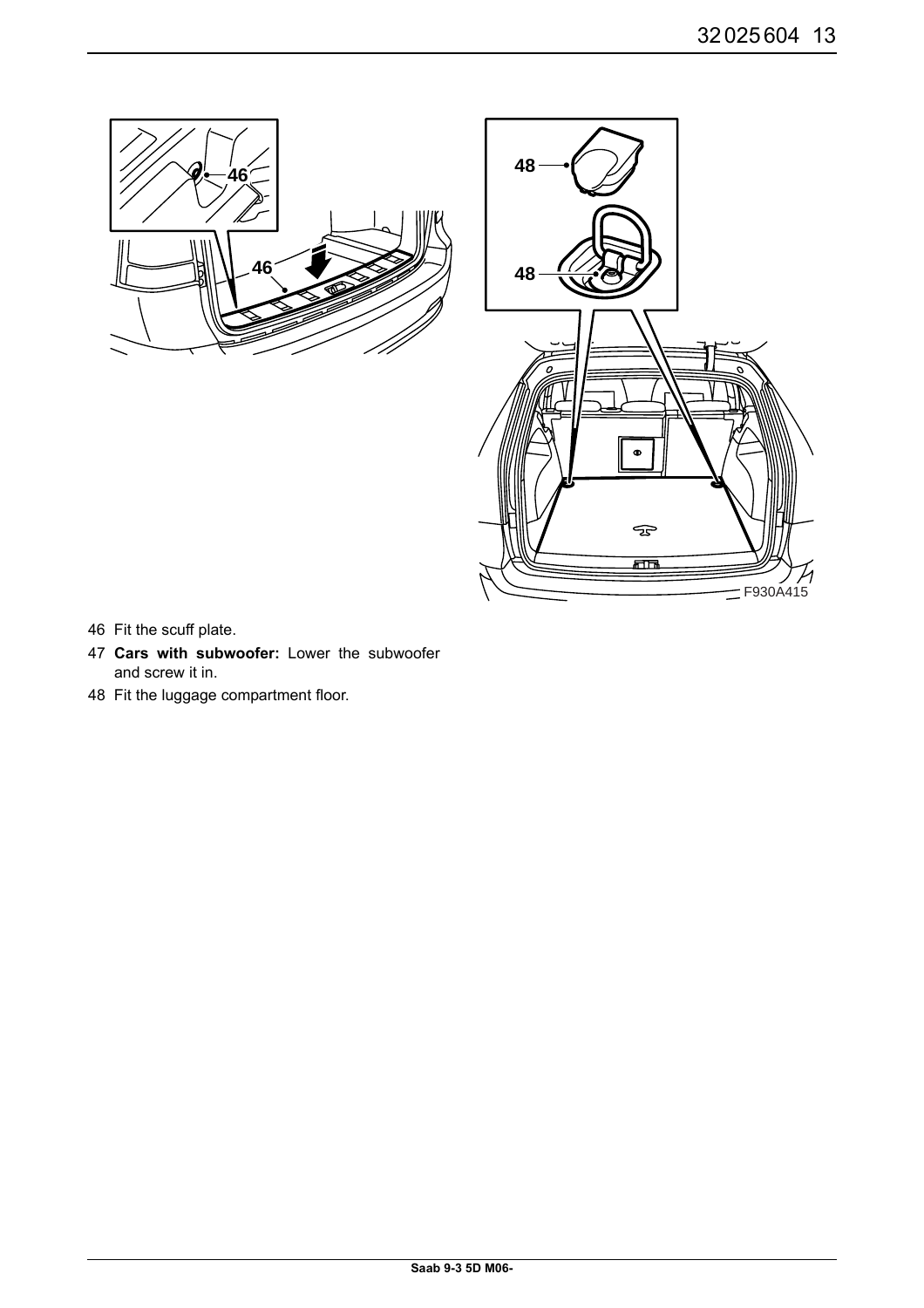

- 49 Fit the left and right-hand side bolsters. Check that the belt is not twisted.
- 50 Fit the left and right-hand C-pillar trim.
- 51 Fold up the backrests.